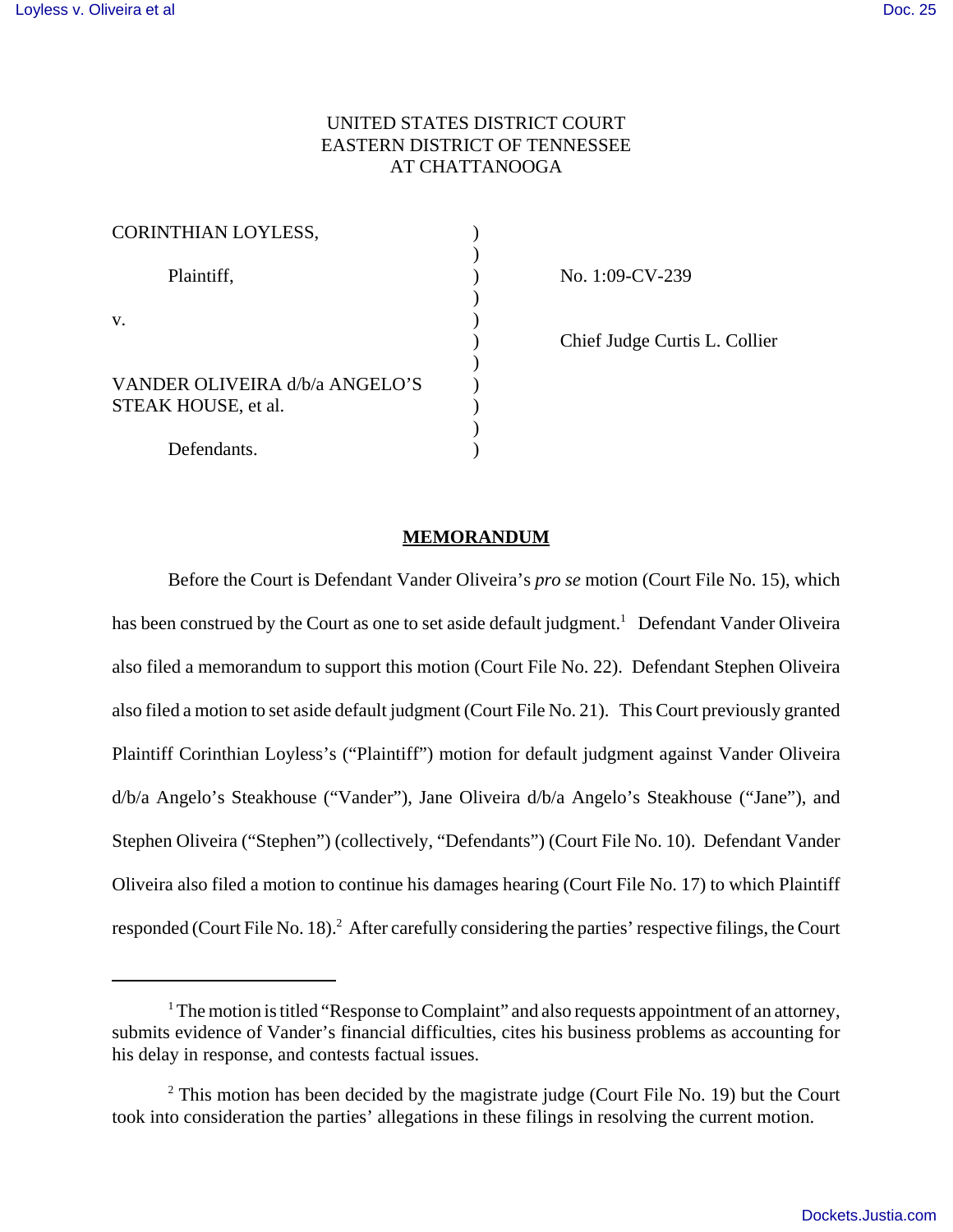concludes the case should proceed on the merits and will **GRANT** Defendants Stephen and Vander Oliveira's motions to set aside its previous order (Court File Nos. 15, 21). However, the Court finds the defendants have had more than ample time to respond to Plaintiff's complaint and will require the defendants to file an answer within seven (7) days from entry of the accompanying order.

#### **I. RELEVANT FACTS AND PROCEDURAL HISTORY**

This action arises out of alleged wage and overtime violations during Plaintiff's employment with the defendants. Plaintiff also filed a wrongful termination/retaliation claim alleging he was terminated for reporting these violations. As alleged in the complaint, Vander and Jane are both individuals who also do business as Angelo's Steak House (Court File No. 1 ("Complaint") at ¶¶ 5, 6) and Defendant Stephen Oliveira was a manager of Angelo's Steak House (*id*. at 7). During his period of employment from April 2007 until October 2008, Plaintiff claims he failed to receive overtime compensation, despite routinely working in excess of 40 hours per week, and the restaurant's tip-sharing policy often resulted in his earning less than minimum wage. Plaintiff claims he was fired based on his objection to this tip sharing and his termination was thus in violation of 29 U.S.C. § 215(a)(3) and Tenn Code Ann. § 50-1-304.

Plaintiff's complaint was filed September 9, 2009 (Court File No. 1) and Defendants were properly served the same day (Court File Nos. 4-6). Defendants failed to respond, neither filing an answer nor a responsive motion, as required pursuant to Federal Rule of Civil Procedure 12 and Eastern District of Tennessee Local Rule 7.1(a)(2). Plaintiff subsequently filed a motion for entry of default, which was granted by the clerk of court on February 5, 2010 (Court File Nos. 7, 8). On March 12, 2010, Plaintiff moved for default judgment (Court File No. 9) and none of the defendants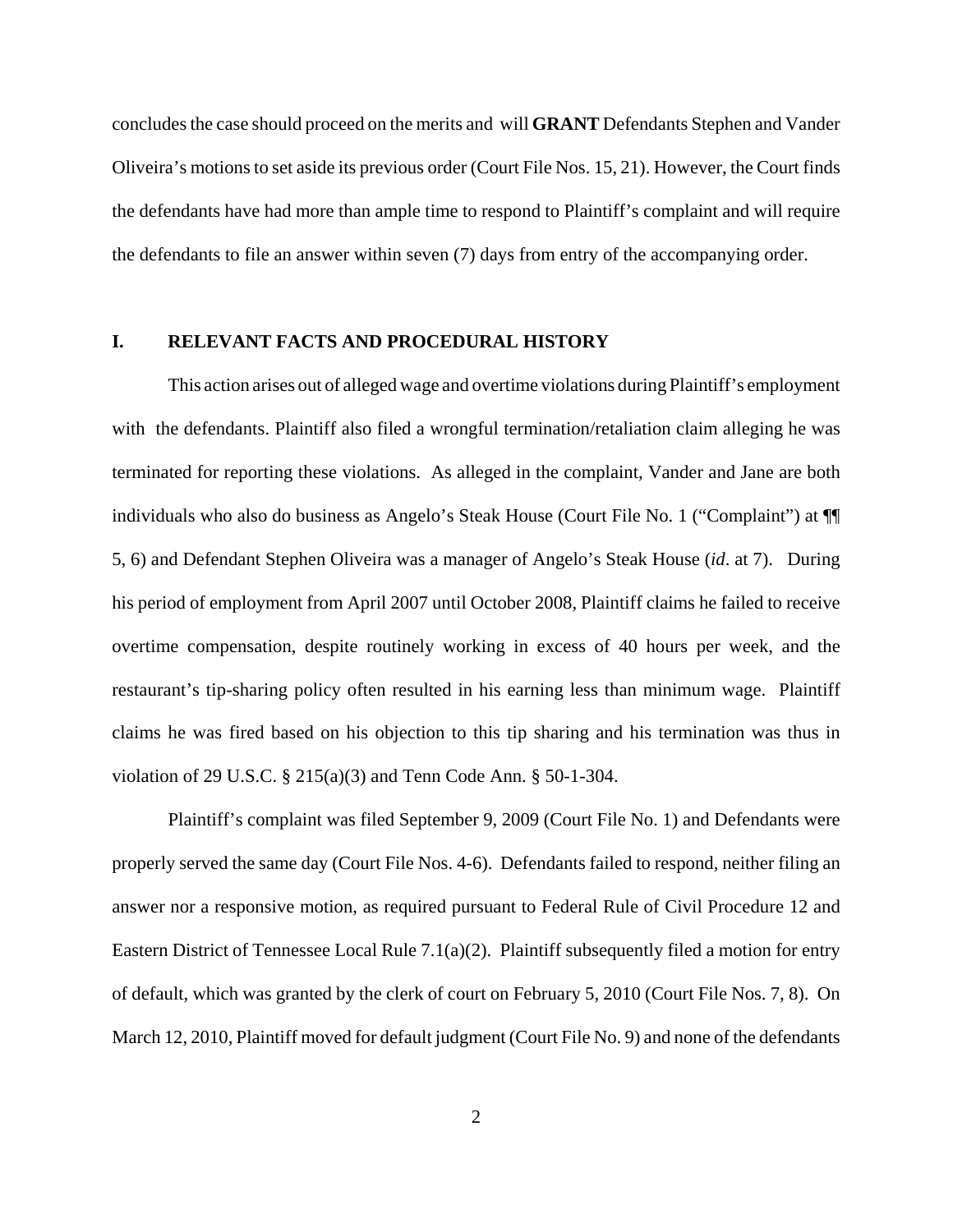responded. The Court granted Plaintiff's motion on April 19, 2010 (Court File No. 10) pursuant to Federal Rule of Civil Procedure 55 as the defendants had failed to plead or otherwise defend.

The Court referred this matter to United States Magistrate Judge Susan K. Lee to conduct a hearing on damages. The hearing was originally scheduled for May 10, 2010 (Court File No. 11), but due to scheduling conflicts with Plaintiff's counsel was moved to May 24, 2010. Prior to the hearing, a stipulation of damages was filed with the Court signed by Plaintiff and Defendant Vander (Court File No. 14). Per the magistrate judge's order, the hearing was again rescheduled for June 24, 2010, and parties were advised the stipulation did not bind all of the defendants (Court File No. 16).

Two days after filing a stipulation of damages, Defendant Vander filed the instant motion, appearing to respond to the complaint and ask the Court to set aside default judgment. Defendant contests factual issues surrounding Plaintiff's claims. In addition, Vander has filed a motion to continue the hearing scheduled for June 24, 2010, to allow him time to obtain counsel, asking the Court to appoint him counsel, and attempts to explain why the other defendants failed to sign the stipulation (Court File No. 17). The magistrate judge's order (Court File No. 19) denied Plaintiff's request for appointment of counsel but granted a continuance, moving the damages hearing to July 9, 2010. Defendant Stephen filed his motion to set aside default on July 2, 2010 (Court File No. 21).

The Court must now determine whether it should set aside its order granting Plaintiff's motion for default judgment.

## **II. STANDARD OF REVIEW**

The Federal Rules of Civil Procedure require a defendant to serve an answer within twenty-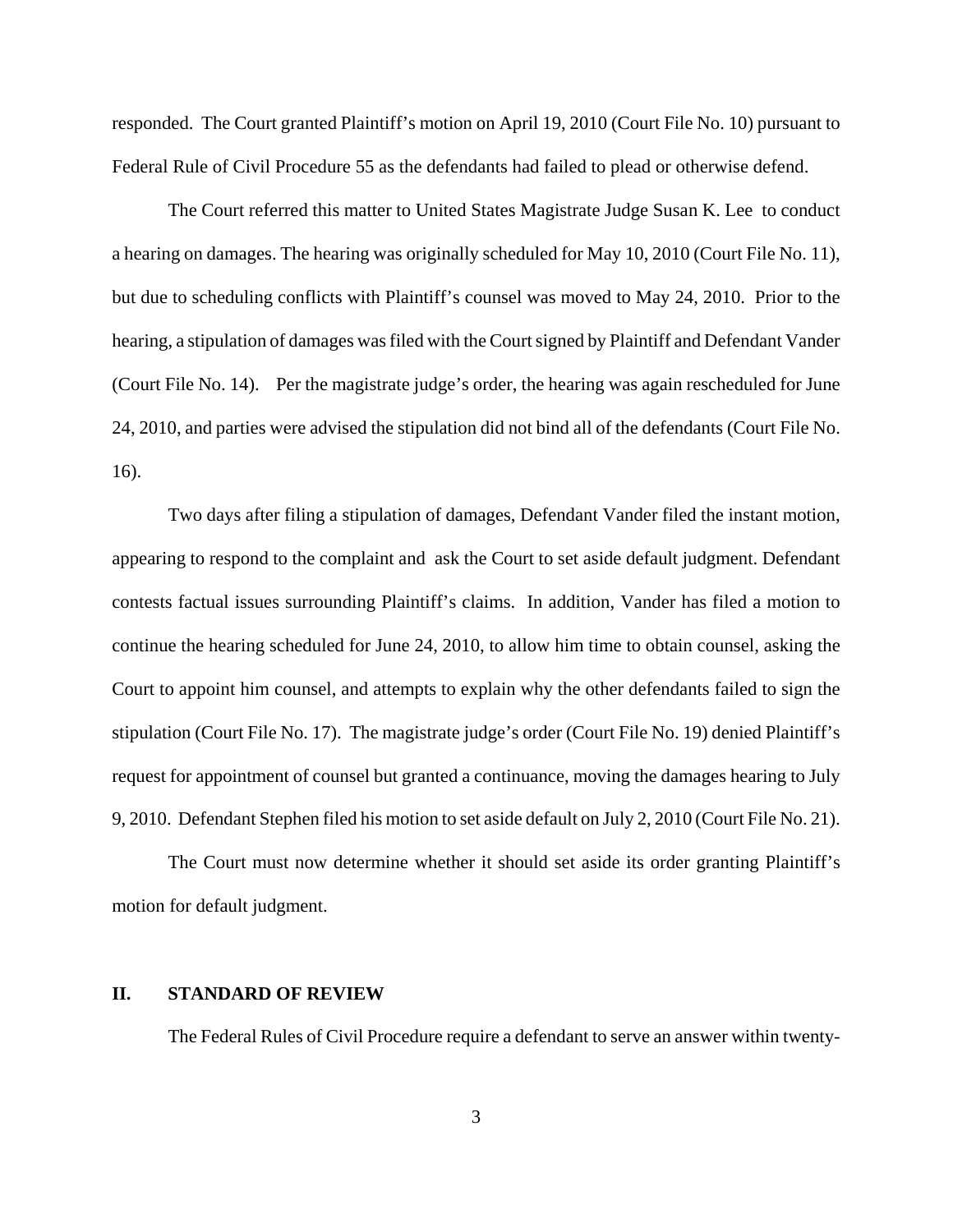one days of being served with a summons and complaint. Fed. R. Civ. P. 12(a)(1)(A)(i). If a party against whom judgment for relief is sought fails to respond or otherwise defend against such action, the clerk is authorized to enter a default. Fed. R. Civ. P. 55(a). The court may then enter a default judgment against such party. Fed. R. Civ. P. 55(b). A party against whom default judgment has been entered may petition the Court to set aside such judgment for good cause, and upon a showing of mistake, or any other just reason. *See* Fed. R. Civ. P. 55(c), 60(b); *Weiss v. St. Paul Fire & Marine Ins. Co.*, 283 F.3d 790, 794 (6th Cir. 2002).

The Court must first determine whether this motion should be viewed as relief from an entry of default or relief from default judgment. Rule 55(c) empowers courts to grant relief from an entry of default "for good cause shown," which is to be determined by considering (1) whether the plaintiff would be prejudiced, (2) whether the defendant has a meritorious claim or defense, and (3) whether the defendant's culpable conduct led to the default. *United Coin Meter Co., Inc. v. Seaboard Coastline R.R.*, 705 F.2d 839, 845 (6th Cir. 1983) (quoting *Feliciano v. Reliant Tooling Co., Ltd.*, 691 F.2d 653, 656 (3d Cir. 1982)). In cases where "the first two factors militate in favor of setting aside the entry, it is an abuse of discretion for a district court to deny a Rule 55(c) motion in the absence of a willful failure of the moving party to appear and plead." *Shepard Claims Serv., Inc. v. William Darrah & Assoc.,* 796 F.2d 190, 194 (6th Cir. 1986).

Where an entry of default has ripened into a default judgment, a stricter standard of review applies. *United States v. Real Prop. & All Furnishings Known as Bridwell's Grocery & Video*, 195 F.3d 819, 820 (6th Cir. 1999). "[O]nce the court has determined damages and a judgment has been entered, the district court's discretion to vacate the judgment is circumscribed by public policy favoring finality of judgments and termination of litigation." *Waifersong, Ltd. Inc. v. Classic Music*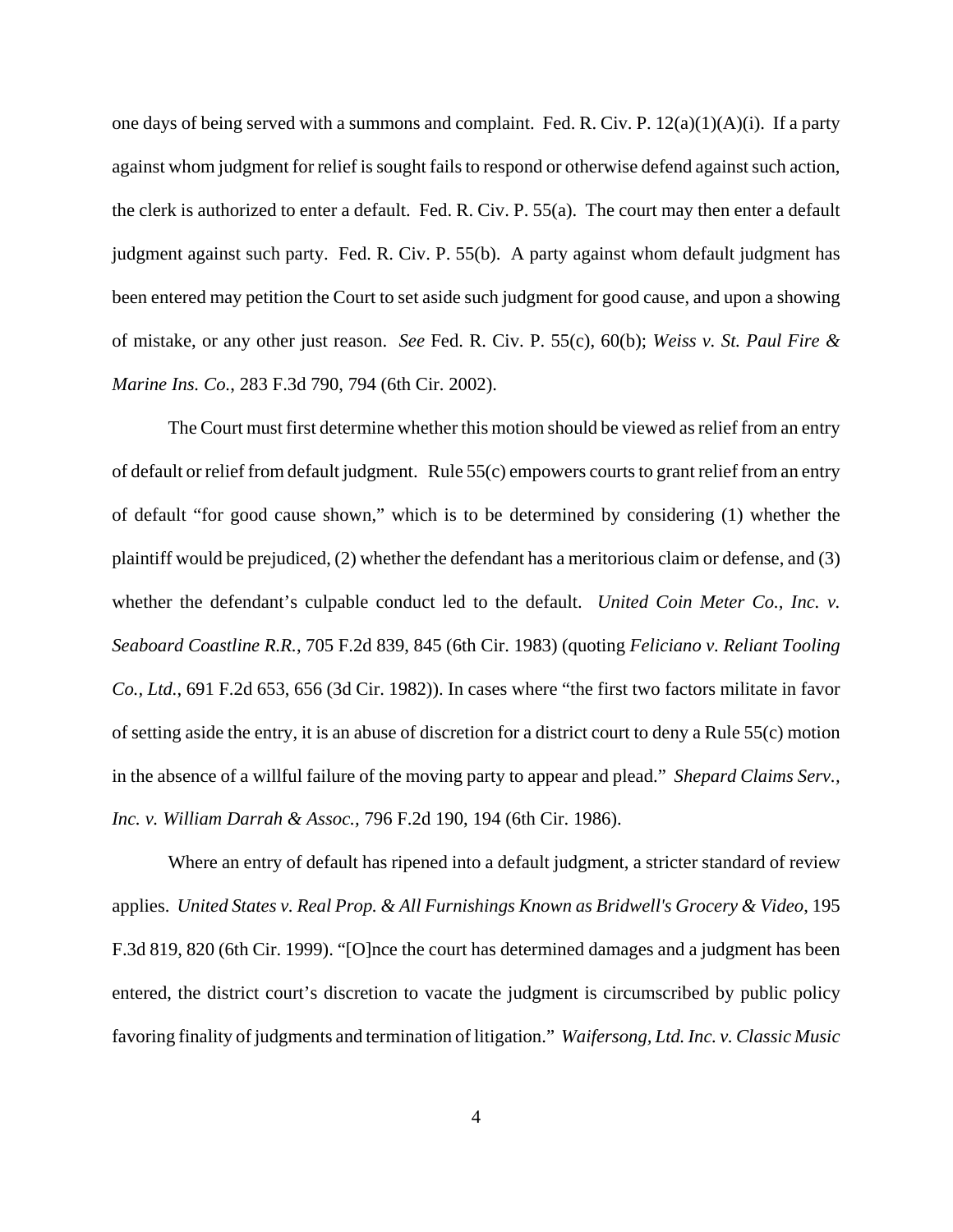*Vending*, 976 F.2d 290, 292 (6th Cir. 1992). While, the same three factors controlling the decision of a Rule 55(c) motion to set aside entry of default also apply to a Rule 60(b) motion to set aside entry of a judgment, the "scope of the court's equitable inquiry" is considerably narrowed by the specific requirements of Rule 60(b). *Id.*

Based on the status of the case at the time the motion was filed, the Court finds it is properly addressed as a motion for relief from entry of default. The Court granted Plaintiff's motion for default judgment, however, the matter was then referred to the magistrate judge for determination of damages "before the Court enters final judgment in this matter" (Court File No. 10, p. 2). Because final judgment had not yet been entered and damages had not been determined, the Court concludes the appropriate standard of review is the more lenient relief from an entry of default described in Rule 55(c).

### **III. ANALYSIS**

After reviewing the facts and history of the parties in this case, the Court, applying Rule 55(c) equitably and liberally, finds good cause has been established to vacate the default. In balancing the *United Coin Meter* three factors, the Court finds good cause to allow the case to proceed on the merits. Default is disfavored in the federal court system. *See United Coin Meter*, 705 F.2d 845 ("Judgment by default is a drastic step which should be resorted to only in the most extreme cases"). Federal courts favor trials on the merits, thus "any doubt should be resolved in favor of the petition to set aside the judgment so that cases may be decided on their merits." *Id.* at 846 (internal quotations and citations omitted) (quoting *Rooks v. Am. Brass Co.*, 263 F.2d 166, 169 (6th Cir. 1959)).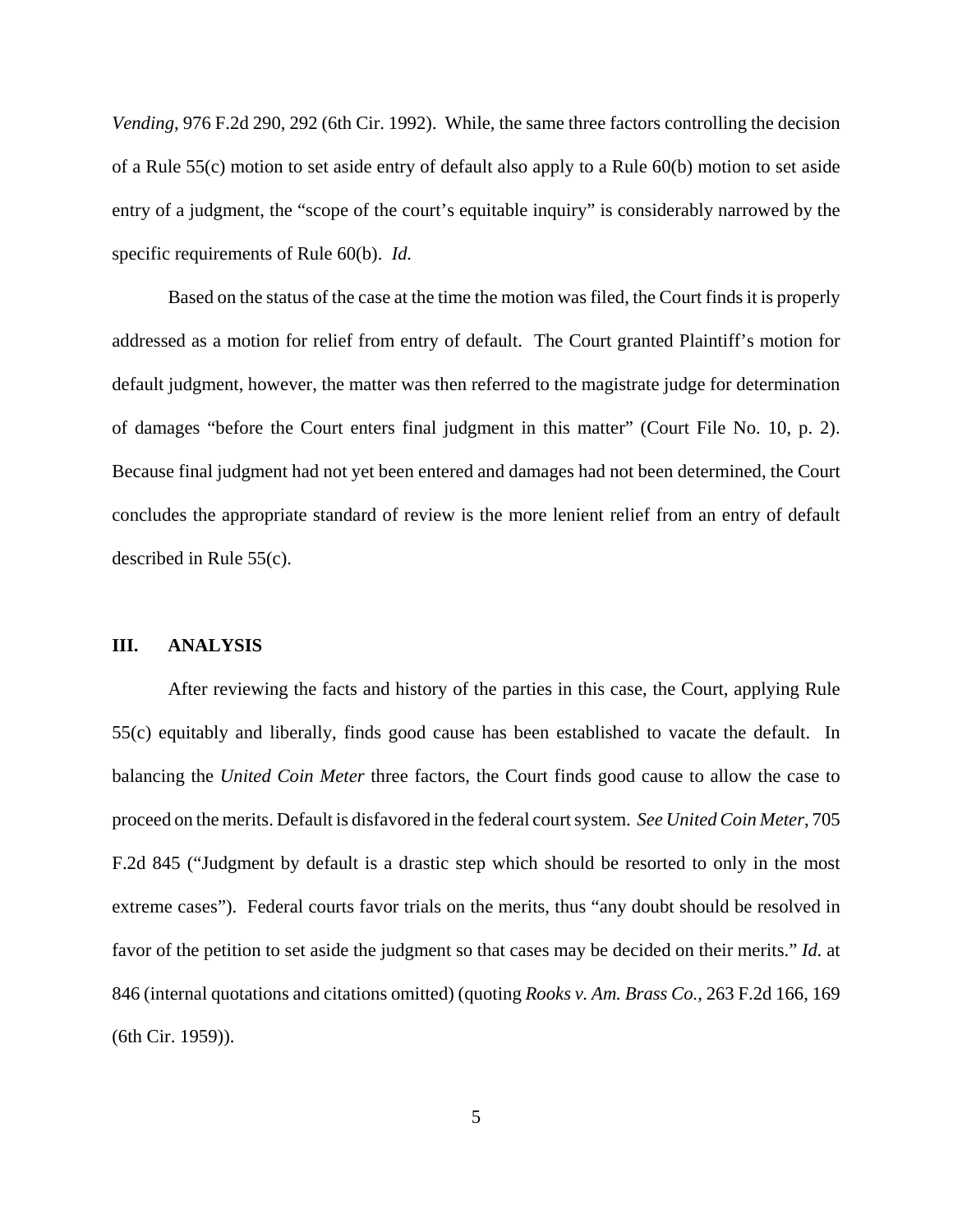Although vacating default will delay the ultimate resolution of Plaintiff's claims, it will not prejudice the plaintiff. "Mere delay in satisfying a plaintiff's claim, if it should succeed at trial, is not sufficient prejudice to require denial of a motion to set aside a default judgment." *United Coin Meter*, 705 F.2d at 845. Rather, the plaintiff must show "that the delay will result in the loss of evidence, increased difficulties in discovery, or greater opportunities for fraud and collusion." *Berthelsen v. Kane*, 907 F.2d 617, 621 (6th Cir. 1990). Plaintiff did not respond to the instant motion and has not otherwise raised any suggestion of evidentiary loss, discovery problems or potential fraud. Although Vander did not timely answer the complaint, it is undisputed he contacted the plaintiff's counsel and made efforts to resolve this matter. Based on representations in the parties' filings (Court File No. 17, p. 3; Court File No. 18, p.2), there have been active discussions between Vander and the plaintiff's counsel and these have yet to result in a resolution. The instant motion was filed prior to final judgment or a damages hearing and the Court concludes allowing this case to proceed on the merits will ultimately not result in prejudice to the plaintiff.

Both Vander's and Stephen's motions contain meritorious defenses. A claim or defense is meritorious if "there is some possibility that the outcome of the suit after a full trial will be contrary to the result achieved by the default." *Williams v. Meyer*, 346 F.3d 607, 614 (6th Cir. 2003). Any disputed or ambiguous facts are construed in the light most favorable to the defaulted party. *Id*. The Court need not determine the likelihood of success as long as the defense presented is one "good at law." *Shepard Claims*, 796 F.2d at 192-93. Here, Vander challenges critical facts essential to both Plaintiff's wrongful termination and minimum wage violation claims. Vander asserts he never fired the plaintiff and the tip-sharing policies of the restaurant were not as Plaintiff alleges. Stephen denies having any ownership or managerial responsibility over Plaintiff and contends he was only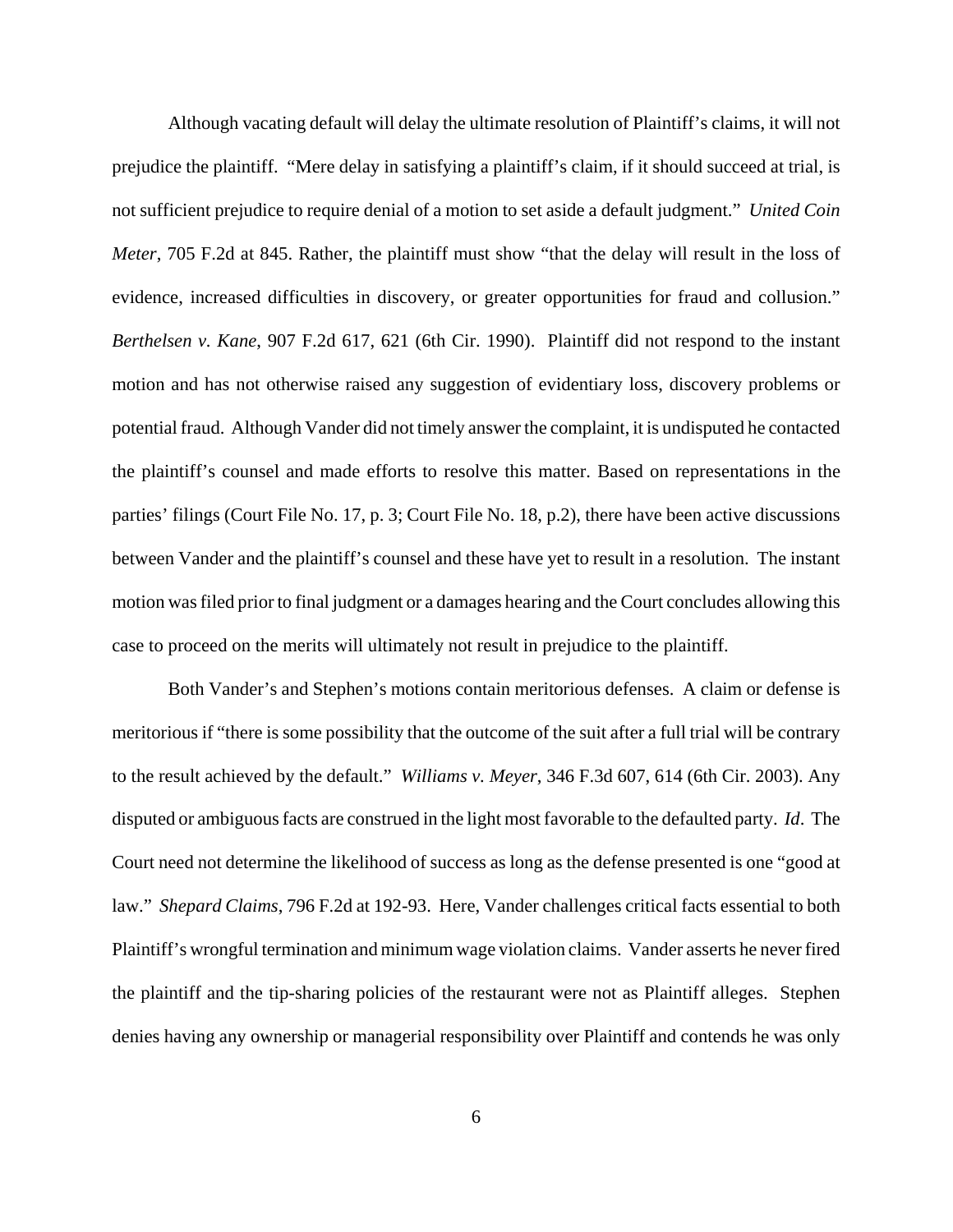employed as a fellow server/bartender at the restaurant and therefore not liable for overtime and minimum wage violations nor retaliation for such. Construed in the light most favorably to the defendants, these defenses could alter the result achieved by default. The Court's preference for adjudicating cases on their merits allocates considerable weight to this factor. In light of the defenses raised by Vander and Stephen, this factor also weighs in favor of setting aside default.

Vander and Stephen's intentional conduct led to the default. Nevertheless, for a defendant to be treated as culpable, his conduct "must display either an intent to thwart judicial proceedings or a reckless disregard for the effect of [his] conduct on those proceedings." *Shepard Claims,* 796 F.2d at 194. Negligent conduct by the defendant that is "careless and inexcusable may still qualify for relief under the 'good cause' standard." *Id.* Vander cites his lack of financial resources and his inability to afford a lawyer as justification for failing to answer Plaintiff's complaint. While *pro se* litigants are afforded less stringent pleading standards, *see Estelle v. Gamble*, 429 U.S. 97, 106 (1976), such treatment has limits. *Jourdan v. Jabe*, 951 F.2d 108 (6th Cir. 1991)(finding dismissal appropriate based on the *pro se* plaintiff's clear pattern of delay, including failure to adhere to two extensions of deadlines). Stephen claims Vander had been handling the case for him the whole time and that he never actually received service. The record before the Court, however, indicates Stephen was individually served on September 9, 2009 (Court File No. 5).

It is undisputed Vander had discussions with Plaintiff's counsel after the filing of the complaint including an extension of the deadline for an answer (Court File No. 18, p. 1; Court File No. 15, p.1). Vander was thus aware of these deadlines and still did not respond. By failing to respond to Plaintiff's complaint for over eight months, Vander's intentional conduct resulted in the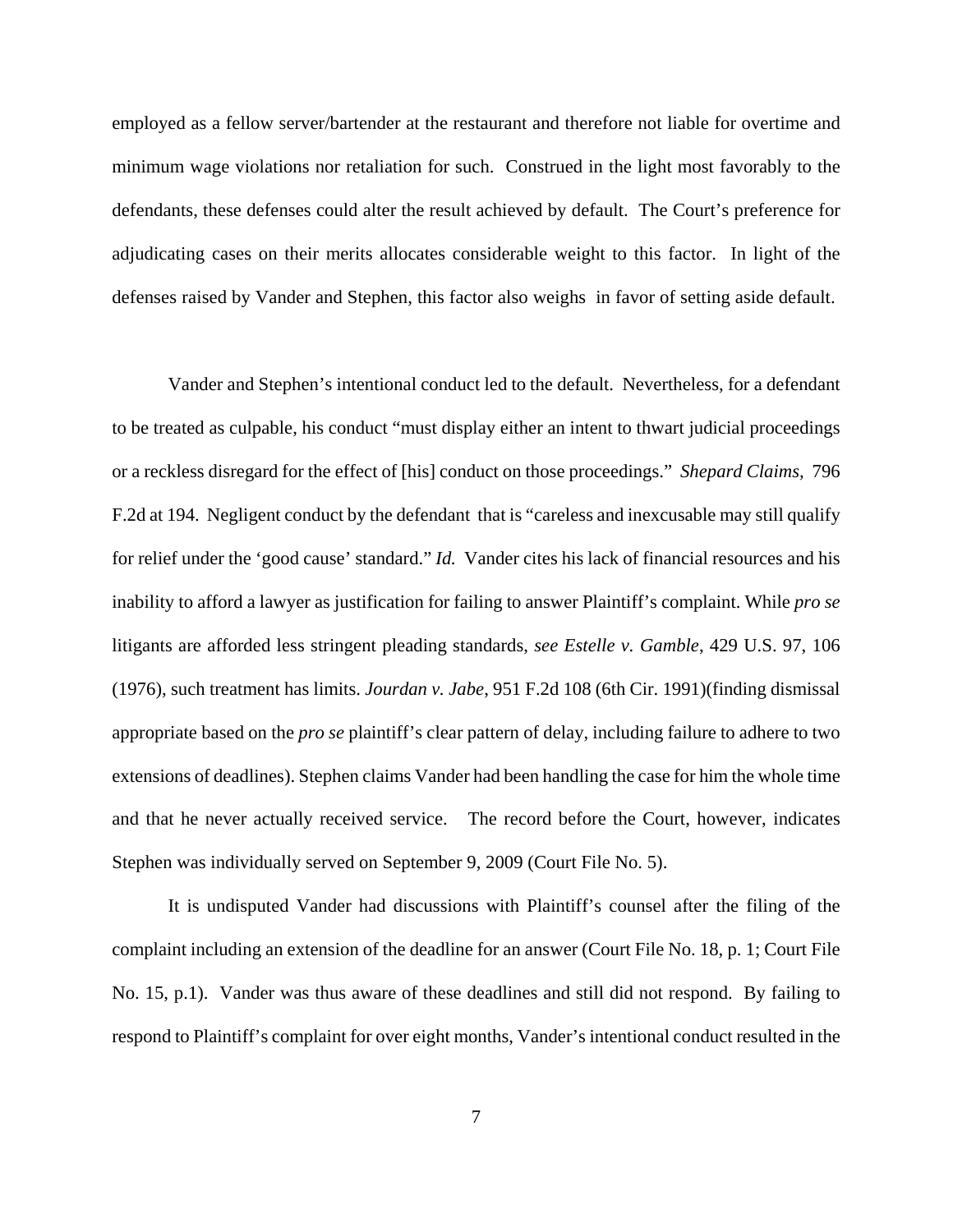default. Stephen's misplaced reliance on Vander to handle his response to a pending lawsuit is similarly inexcusable. Vander's culpable conduct is mitigated in part by his attempts to engage in discussions to reach a resolution, including stipulating to damages. These do not reflect the actions of someone intending to thwart judicial proceedings. Under the "good cause" standard it is not necessary that conduct be excusable to qualify for relief. *Shepard Claims*, 796 F.2d at 194. The Court finds both Stephen's and Vander's culpability weigh against setting aside default. Despite Vander and Stephen's inexcusable delay in responding to the complaint, the Court concludes a balancing of the *United Coin* factors establishes the harsh remedy of default is inappropriate. This conclusion is reinforced by the Court's preference for adjudicating cases on their merits. Therefore, the Court will vacate its previous order and the entry of default and will allow Vander and Stephen's case to proceed on the merits.

The Court will also vacate default as it applies to Jane to avoid potentially inconsistent judgments. In cases with multiple defendants "the preferred practice is for the court to withhold granting a default judgment until the trial of the action on the merits against the remaining defendants." *Northland Ins. Co. v. Cailu Title Corp.*, 204 F.R.D. 327, 330 (W.D. Mich. 2000); *Broadcast Music, Inc. v. Wheels, Inc.*, 1:07-cv-78, 2008 WL 1751522 at \*4 (E.D. Tenn. April 11, 2008). The Court determines the best course is to delay the entry of default judgment against Jane as there is a risk of non-uniform judgments in the event of a trial concerning Plaintiff's claims against Vander and Stephen.

## **IV. CONCLUSION**

The Court, having reviewed the parties' respective filings and considered the factors to